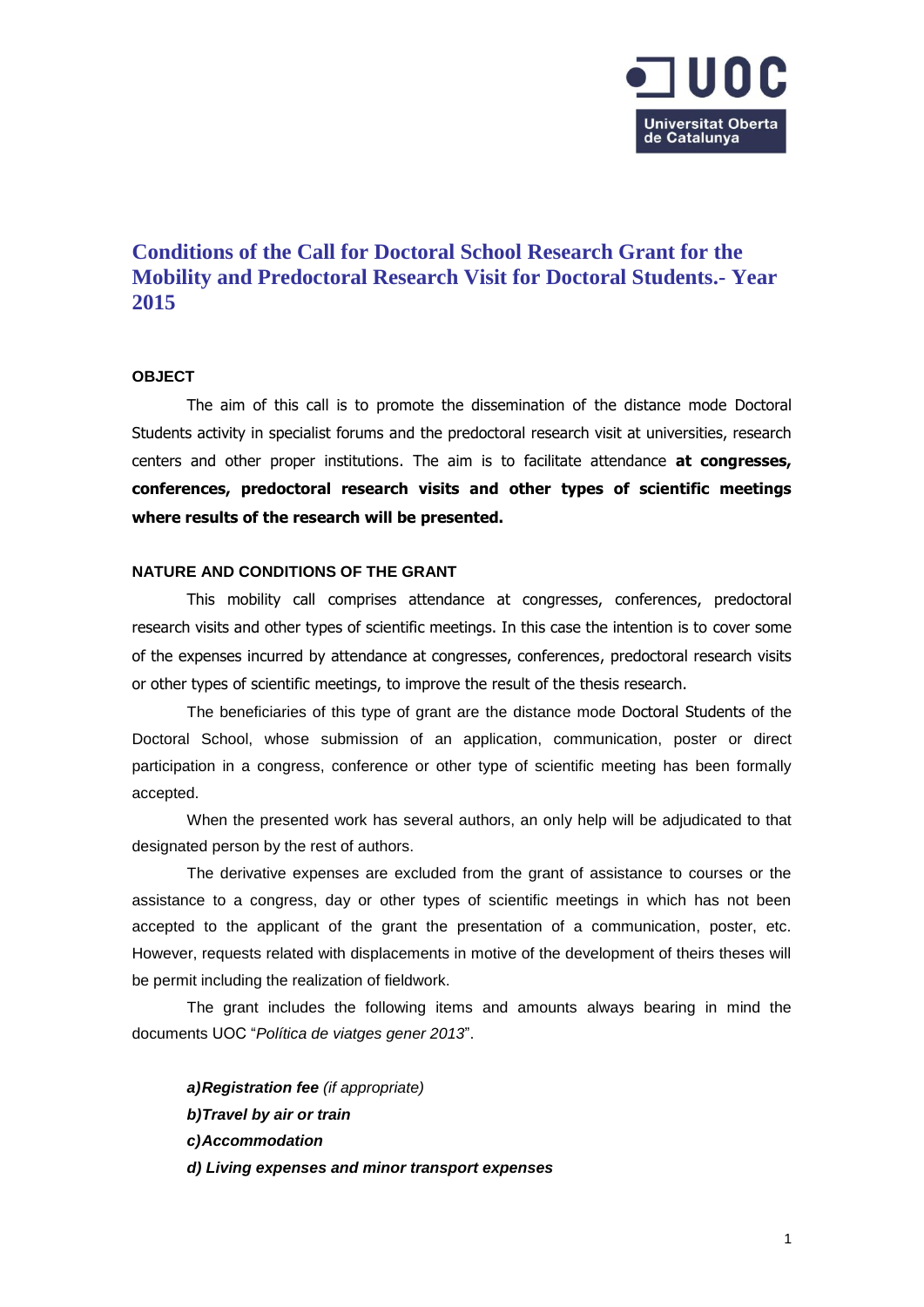

Reserving journeys (by plane or train and the hotel) and the payment of the registration fee must be made in accordance with the purchasing procedure for the OSRT.

Expenses relating to the registration fee, travel and accommodation must be duly justified to the OSRT within the 15 days after the journey has taken place. For travel by plane or train, plane tickets and boarding passes or the corresponding ticket must be presented.

## **BUDGET**

The budget available for this call of 2015 is  $\epsilon$ 300 gross for twenty grants. The overall budget 2015 available for all Doctoral School Grants is 41,544 Euros. The grants for mobility and research visits shall not exceed 6,000 Euros.

# **REQUIREMENTS AND OBLIGATIONS**

To receive a Doctoral School grant for the Mobility and Predoctoral Research Visit, the applicant must meet the following requirements and obligations:

- Completing the grant application form provided by the Doctoral School by sending to [suport\\_admrecerca@uoc.edu,](mailto:suport_admrecerca@uoc.edu) and submit all the attached documentation stipulated on the form (both the documentation for submission when making the application and the documentation that should be sent after the organisation of the event). Is necessary to take into account that it is indispensable to present the official communication of the organizing organization the act through which the researcher is made know about his/her communication or presentation of results having been accepted.
- Not receiving other grant for the same item awarded by public or private institutions.
- It is essential that the associated expenses are incurred between 1 January and 31 December 2015.
- Having the scientific production up to date in the Record of Activities document.

# **TIME LIMIT, FORMALISATION AND PROCESSING OF APPLICATIONS**

The **period** for submitted will be open until the budget is exhausted and as maximum till 1<sup>st</sup> November 2015.

The applications may **only be sent through** [suport\\_admrecerca@uoc.edu](mailto:suport_admrecerca@uoc.edu) email address. The applicant, in a maximum of 2 working days after the submission, will receive a